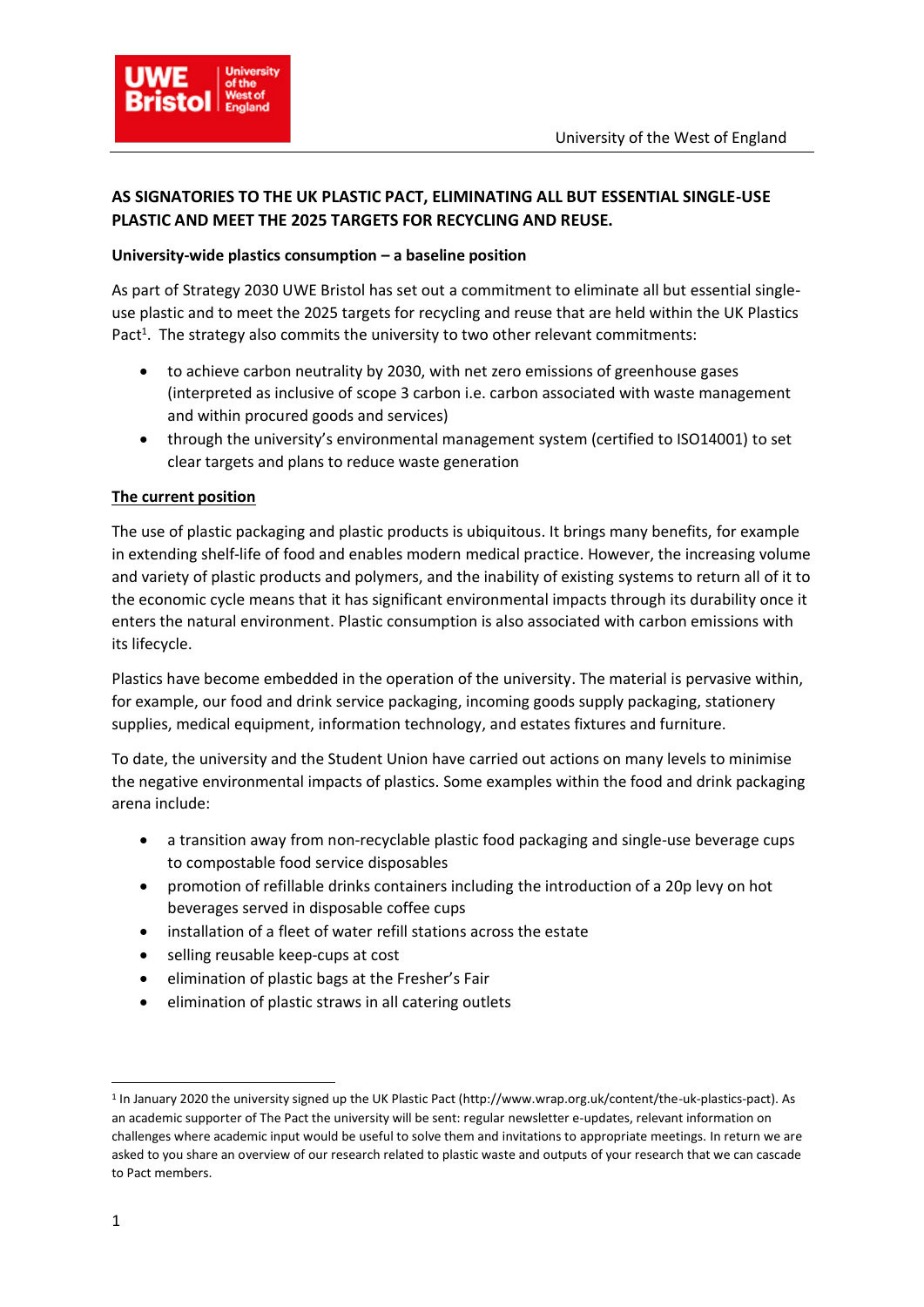

The university monitors its waste quantities and currently estimates that 30 tonnes per year of plastic waste is segregated for recycling. However, this is only a small proportion (<20%) of the total plastic waste arising – the remainder is either disposed via the university general waste stream (estimated >150 tonnes per year<sup>2</sup> ), littered, or taken off-site and disposed.

This gives an approximate flow of 180 tonnes of plastic (albeit not including that which is taken off site). Based on Defra conversion factors approximately 600 tonnes of carbon emissions are associated with the production and disposal of this quantity of plastic. The financial cost of disposing of this plastic waste is estimated as £70,000.

While data is available for the plastics arising as waste i.e. downstream of UWE, its accuracy is open to question and there is no available or historic data on the overall plastic footprint of the university.

A plastic action group – including stakeholders from the university and the student union - was established in the summer of 2018, out of which emerged the UWE Bristol statement on plastics: [https://www2.uwe.ac.uk/services/Marketing/about-us/pdf/Sustainability%20documents/Plastics-](https://www2.uwe.ac.uk/services/Marketing/about-us/pdf/Sustainability%20documents/Plastics-Position-Statement.pdf)[Position-Statement.pdf](https://www2.uwe.ac.uk/services/Marketing/about-us/pdf/Sustainability%20documents/Plastics-Position-Statement.pdf)

To begin to better understand our overall plastics consumption baseline a review of plastics consumption was undertaken in October 2019. A report on its findings is being compiled.

## **Actions Proposed in the Transforming Futures Climate Action and Sustainability Strategy**

The CASS strategy commits the university to facilitating sustainable material consumption in line with circular economy principles, tackling food waste and **eliminating all but essential single-use plastics from our operations**. Actions on transitioning from single use plastics will be contained within a Circular Economy plan, which will cover a number of material lifecycles with particularly high associated carbon emissions and/or sustainability risks (e.g. food/food waste, electrical and electronic equipment, clothing, furniture, paper and construction material).

Applying circular economy principles to these materials' influenceable lifecycles will reduce our scope 3 carbon emissions through reduced consumption and waste prevention. Reduced consumption and resource efficiency are also often aligned to improved security of supply, reduced cost and reduced risk.

The circular economy plan will therefore employ a lifecycle approach to affecting systemic change: not just covering how we manage our materials once they have become waste, but taking collaborative measures across departments aimed at reducing consumption, preventing waste and increasing the circularity of resource use.

The circular economy plan will be drafted by August 2020. The CE plan will continue work already commenced by cross-departmental furniture, plastics and food waste action groups.

.

<sup>2</sup> Data based on snapshot analyses of general waste to determine composition of the general waste stream.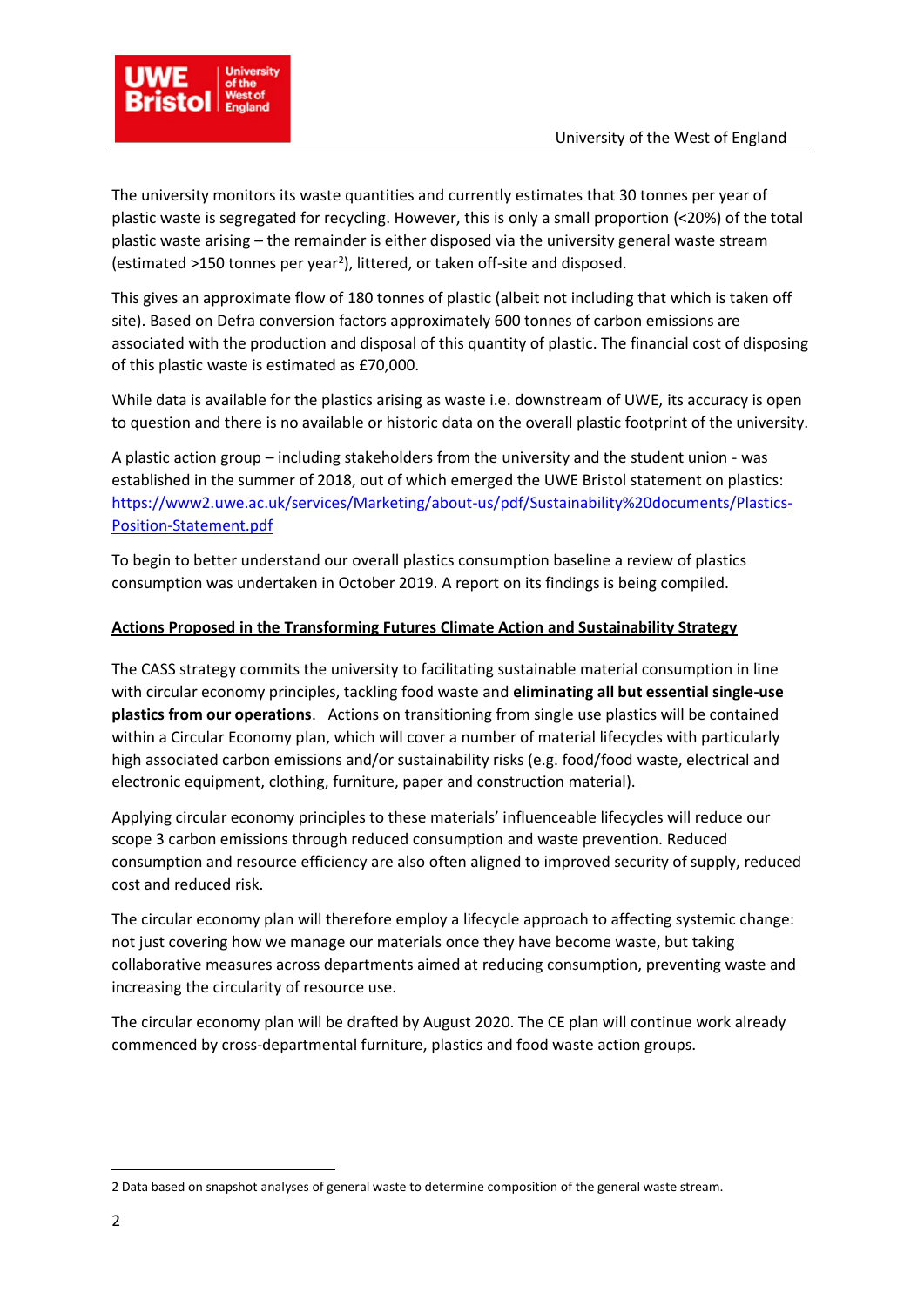

## *Proposed approach relating to the specific plastics target:*

Based on dialogue with key stakeholders at UWE and drawing on best practice evidence from the UK public sector, the next steps in terms of meeting the specific plastics commitment will involve:

## *Phase 1 - Initial launch and scoping exercise (by end August 2021)*

- Material mapping exercise: refining our understanding of plastic consumption completion of baseline audit covering all departments and the student union
- Defining "essential" single-use plastics: what categories of material are being targeted for elimination and are there any exclusions? Set system boundaries.
- Review existing university procurement and finance processes with a view to identifying sustainability improvements and resource efficiency savings potential
- Launch of plastic action roadmap within *Circular Economy Plan* (first quarter 2020/21)
- Set up plastic action network/ambassadors; this will in practice overlap with the climate action programme and associated climate cafes.

## *Phase 2 - Initial implementation (by end December 2022)*

- Conduct annual plastics consumption audits
- Identify and prioritise opportunities to eliminate single use plastics from UWE operations e.g. installation of refill facilities at appropriate locations – i.e. "wash" stations for customers' refillables, promotion of refill and commence withdrawal of disposables

## *Phase 3 – Comprehensive implementation phase 2022 to 2025*

Little detail on this at present: to be informed by findings of first phases survey etc. Initial thoughts:

- Plastic ambassadors regular calls for feedback/opportunities to further reduce plastic use
- Rewarding of individuals/teams
- Alternative food & drink service delivery mechanisms, as marketplace allows
- Target to follow commitments of UK plastic pact (100% reusable, recyclable or compostable plastic packaging/70% effectively captured for recycling/composting): in line with supply chain capability.
- Encourage (via design guide & tender processes) high secondary material content in material inputs – e.g. recycled plastic in tarmac, floor tiles, furniture etc

## **Guiding principles from best practice include:**

- measures should be cost-neutral, either directly, or as a result of savings elsewhere in the supply chain, in the waste management process; or it is agreed that benefits outweigh costs
- need to be wary of unintended consequences e.g. increased food waste or potential increased lifecycle impacts of simply switching to alternative single-use disposable material such as glass packaging
- need to be aware of the limitations of supply chain capacity to deliver alternative product delivery systems
- need to factor in and respond to wider legislative requirements e.g. deposit return schemes and extended producer responsibility
- needs senior level commitment and ongoing support to drive change